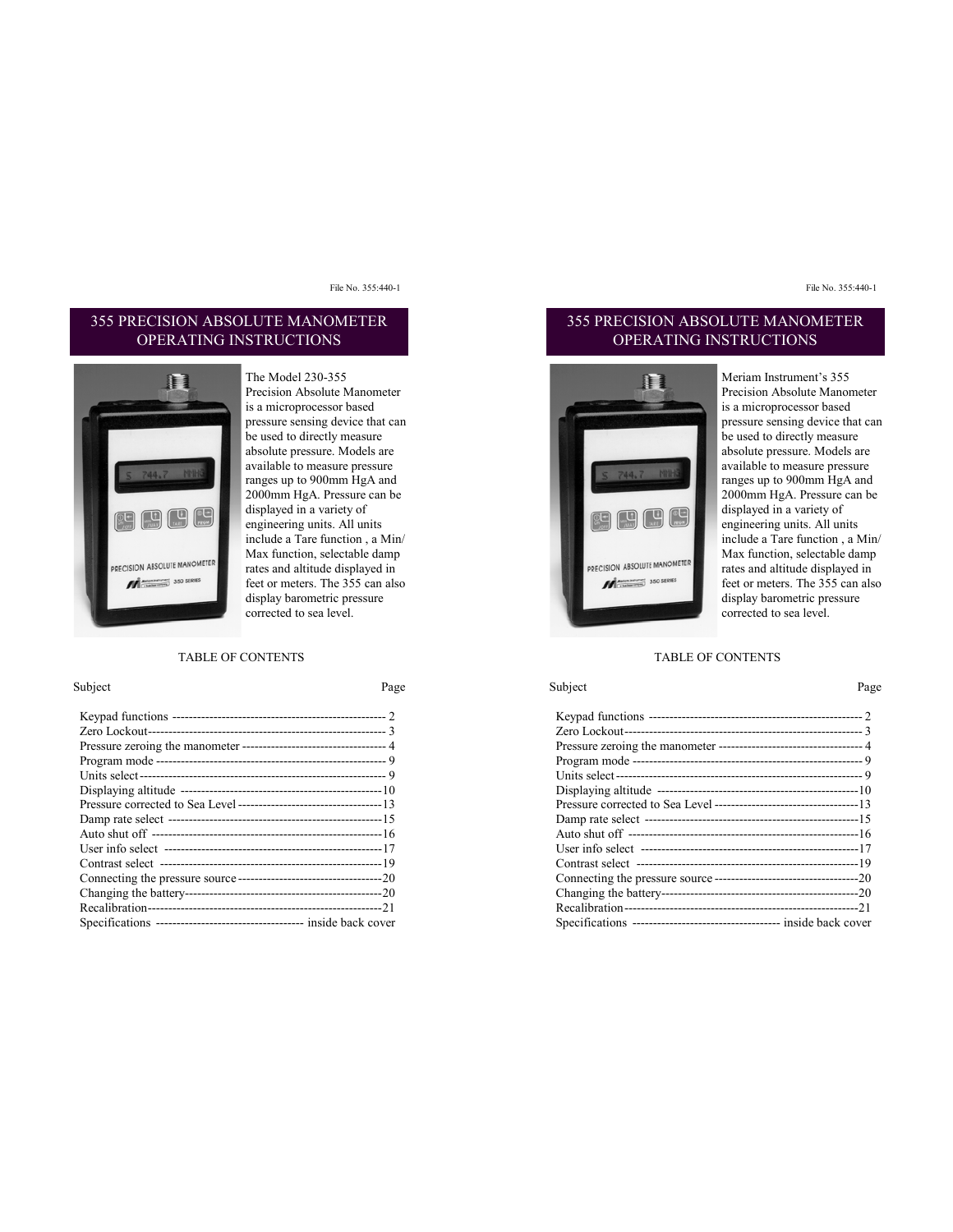### **KEYPAD FUNCTIONS**

#### ON/OFF & BACKSPACE KEY



Turns the manometer on into the **Measure Mode** and then turns the unit off from the **Measure Mode**. Also serves as a backspace key  $\leftarrow$  when editing in the **Program Mode.** The backspace

function takes the user out of a programmable register without changing the previous setting. Pressing this key repeatedly will return the user to the **Measure Mode** and then shut off the manometer.

#### MIN/MAX & UP ARROW KEY



In the **Measure Mode a**ctivates the **Min/Max** function of the manometer. When activated the the minimum value is displayed on the upper left of the display and the maximum value on the

upper right. Min/Max values on the display are updated every 0.1 seconds. This key also deactivates this function. Up arrow  $\uparrow$  key is used to scroll through the programmable registers when the unit is in the **Program Mode**. Once a programmable register is selected the up arrow  $\uparrow$  can be used to edit that register.

#### TARE & DOWN ARROW KEY



In the **Measure Mode a**ctivates and deactivates the display **TARE** function. The Tare function is designed to set the displayed value to "0". With TARE activated, the letter "**T**" appears in the lower left of the display. Down arrow  $\rightarrow$  function

is used to scroll through programmable registers with the unit in the **Program Mode**. Once a programmable register is selected the down arrow  $\triangle$  can be used to edit that register.

#### PRGM & ENTER KEY



Puts the manometer into the **Program Mode** from the **Measure Mode**. When in the **Program Mode**, pressing this key selects the programmable register to be edited. After the

register has been edited, pressing the PRGM key enters the new setting into the manometer's non-volatile memory. This key also acts as a forward space  $\rightarrow$  key when editing user input such as the header name.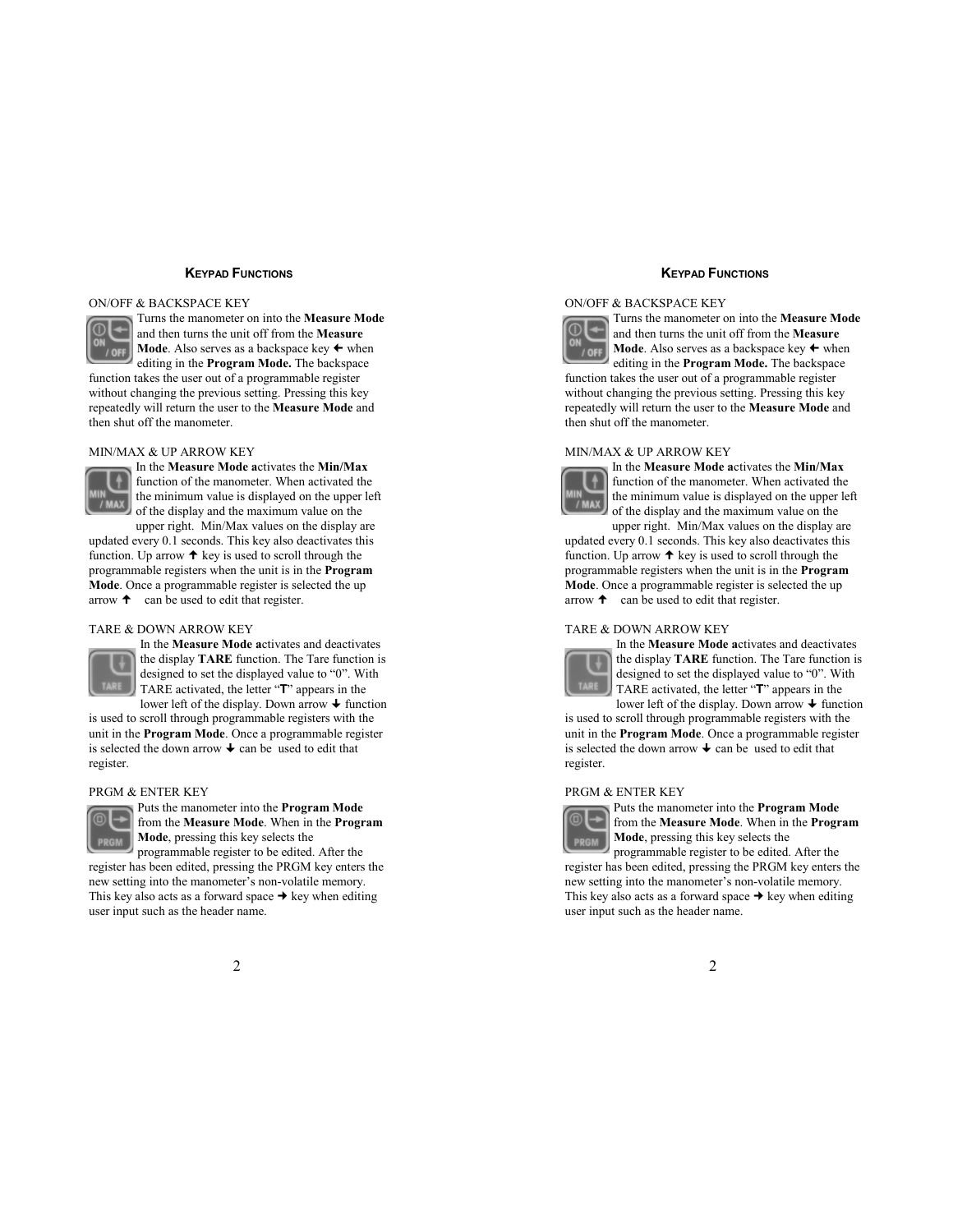# **Zero Lockout Operating Instructions**

When enabled, the zero lockout feature is designed to help prevent operators from inadvertently zeroing the unit during normal operation. This feature is enabled when the 350 Smart Manometer leaves the factory. To verify this, press the ON/OFF button on the key pad to turn the unit on. After the initial headers are displayed the manometer should display a message indicating that the Zero Lockout feature is enabled. If this is not displayed, the lockout feature is disabled and the manometer can be zeroed if the applied pressure is at 1% of Full Scale or less. To enable or disable the lockout feature follow these steps.

- 1. Start with the Smart Manometer off.
- 2. Press and hold the **PRGM** key.
- 3. While holding the **PRGM** key, press the **ON/OFF** key to turn the unit on.
- 4. Release both keys.
- 5. If the lockout feature is enabled, it will be disabled. If it was disabled, it will now be enabled. The current status can be verified by turning the unit off then back on again. A message will be displayed when the Zero Lockout feature is **enabled**.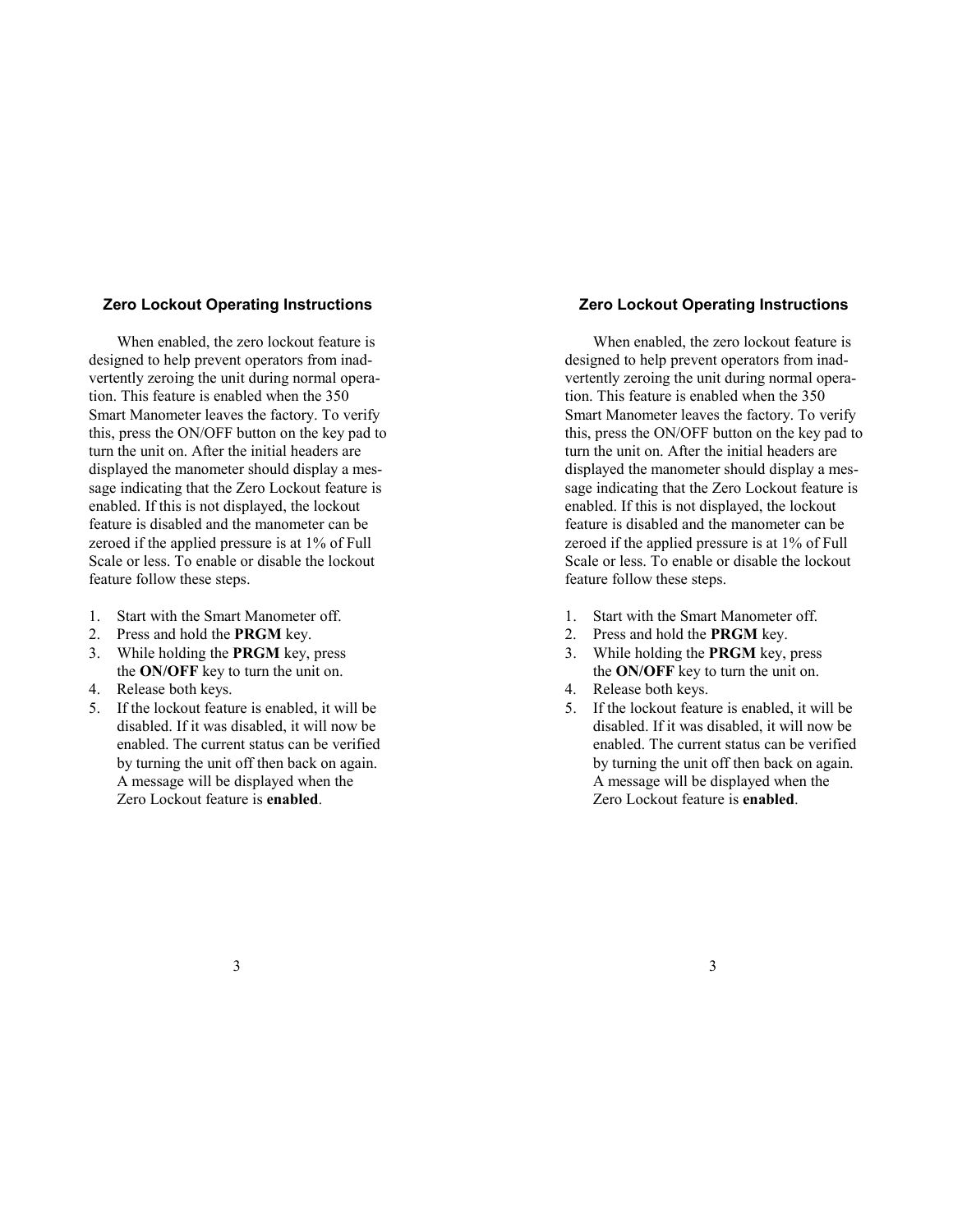# **PRESSURE ZEROING THE MANOMETER**

Periodically, the 355 Smart Manometer should have a new zero taken. This is done to remove zero drift that has occurred since the manometer was last zeroed.

The 355 provides three mechanisms for re-zeroing.

- **1. Referenced to Absolute Zero**: This traditional *and preferred* method takes a "snapshot" of the measured pressure when a vacuum of less than 100 microns Absolute is applied to the sensor.
- **2. Factory Zero**: This method restores the calibration curve to the original zero taken at the factory. Note that this feature is intended for comparison purposes, and should not be used for real pressure measurement, as any zero-drift will not be compensated.
- **3. User-Adjusted Zero**: This method allows the user to enter any pressure value when a known reference is applied (for example, the local barometer). The manometer will compare its actual measured value with the entered value, and calculate a new zero reference based on the offset.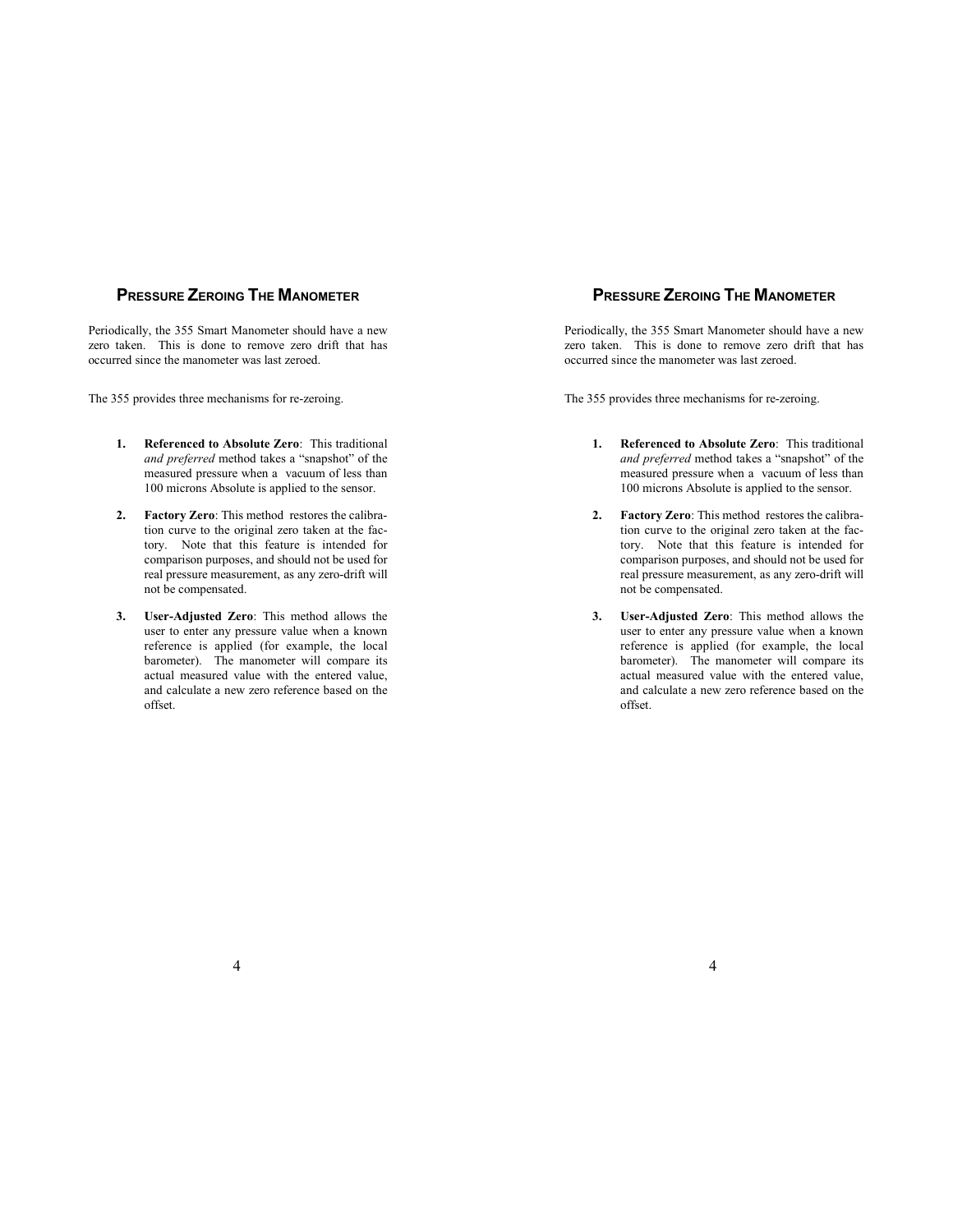**1.** To zero the manometer with **Referenced to Absolute Zero**, starting with the unit turned off, follow this keystroke sequence:

|                  | Keystroke                                                                                                         | Display                                                                                                                                                                                                                                                                          |
|------------------|-------------------------------------------------------------------------------------------------------------------|----------------------------------------------------------------------------------------------------------------------------------------------------------------------------------------------------------------------------------------------------------------------------------|
|                  | 1. Press ON/OF button.                                                                                            | The display briefly shows<br>the header name and full<br>scale range of the unit in the<br>last engineering units se-<br>lected. The manometer then<br>goes into the <b>Measure</b><br>Mode where the applied<br>pressure and engineering<br>unit of measure are dis-<br>played. |
| $\overline{2}$ . | Connect the 355 to<br>a vacuum source<br>capable of a vac-<br>uum of 100 microns<br>absolute pressure or<br>less. |                                                                                                                                                                                                                                                                                  |
| $\overline{3}$ . | Pull a full vacuum.                                                                                               | Display should read close to<br>zero. (See note on next<br>page)                                                                                                                                                                                                                 |
| 4.               | Press MIN/MAX<br>and TARE keys at<br>the same time. (See<br>figure $1.$ )                                         | Top line of display reads<br>"ZEROING SOURCE:"<br>Bottom line of display reads<br>"REF TO ABS ZERO"                                                                                                                                                                              |
| 5.               | Press the PRGM<br>key.                                                                                            | Top line of display reads<br>"ZERO IN PROGRESS"<br>while bottom line counts<br>down from 9. Zeroing is<br>complete when unit returns<br>to Measure Mode.                                                                                                                         |

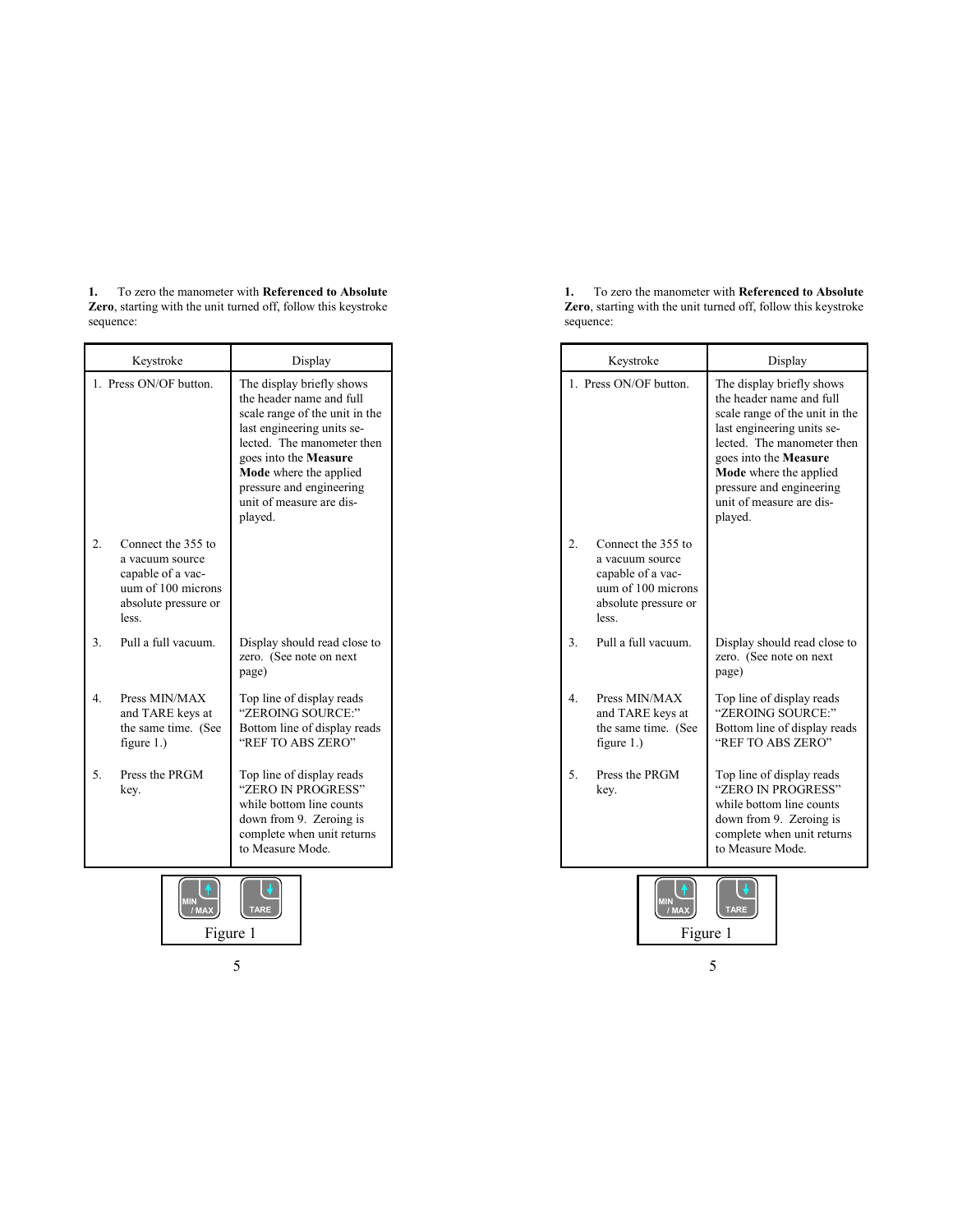**Note**: The 355 can be zeroed only if the new Zero is within  $\pm 1\%$  FS of the original factory calibration zero. If outside this limit a "ZERO RANGE ERROR" message appears and the manometer will not zero.

**2.** To zero the manometer with **Factory Zero**, starting with the unit in normal measure mode, follow this key stroke sequence:

|         | Keystroke                                                                                                                 | Display                                                                                                |
|---------|---------------------------------------------------------------------------------------------------------------------------|--------------------------------------------------------------------------------------------------------|
| 1.      | Press MIN/MAX and<br>TARE keys at the<br>same time. (See<br>figure $1.$ )                                                 | Top line of display reads<br>"ZEROING SOURCE:"<br>Bottom line of display<br>reads "REF TO ABS<br>ZERO" |
| $2_{-}$ | Press up $\uparrow$ or down $\downarrow$<br>arrow key until de-<br>sired zero function is<br>shown on the bottom<br>line. | Bottom line of display<br>reads "FACTORY ZERO"                                                         |
| 3.      | Press the PRGM key.                                                                                                       | Zeroing is complete when<br>unit returns to Measure<br>Mode.                                           |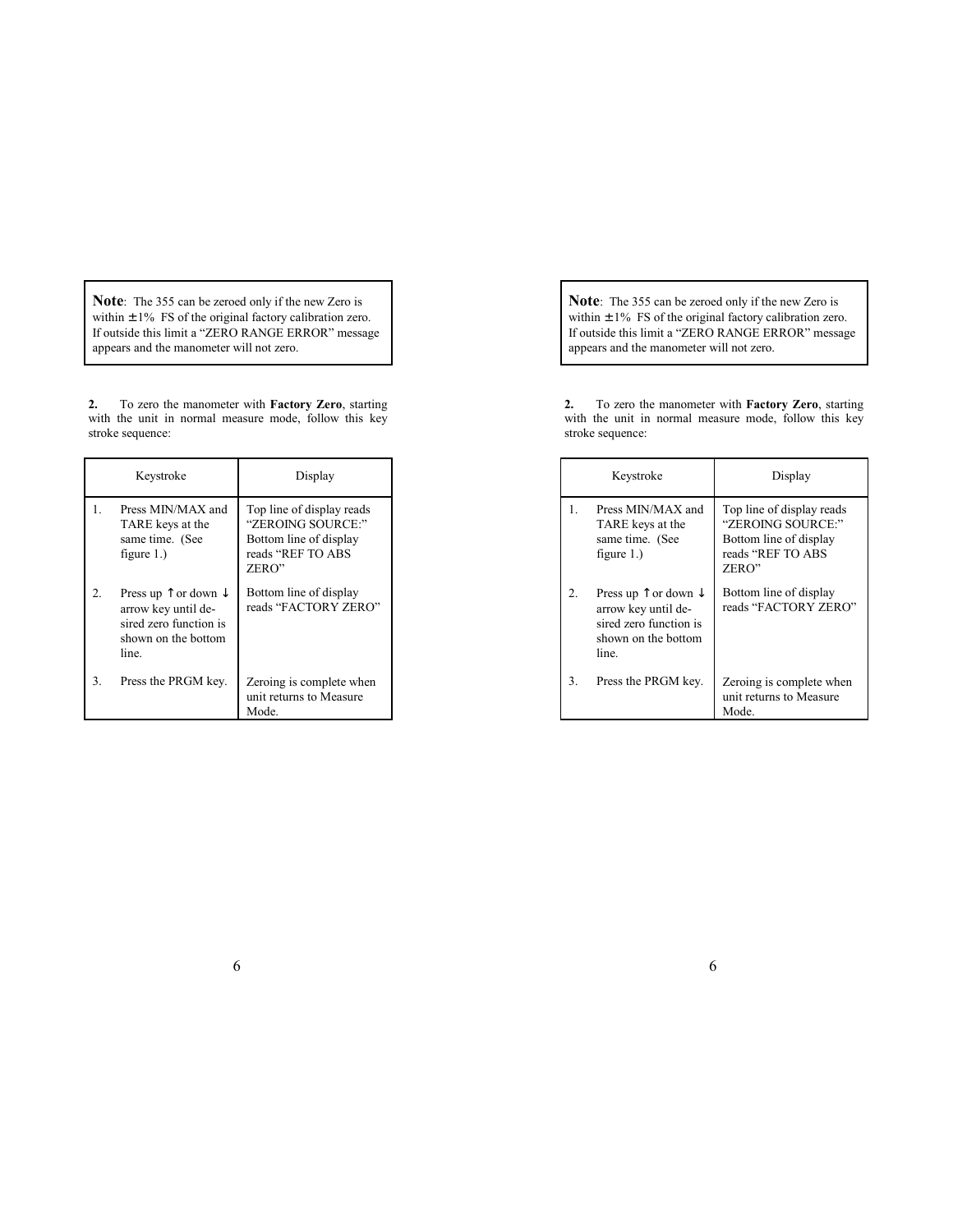To zero the manometer with **User-Adjusted Zero**, starting with the unit in normal measure mode, follow this key stroke sequence:

|                  | Keystroke                                                                                                                                              | Display                                                                                                                                                                            |
|------------------|--------------------------------------------------------------------------------------------------------------------------------------------------------|------------------------------------------------------------------------------------------------------------------------------------------------------------------------------------|
| 1.               | Apply a known, ac-<br>curate pressure<br>source. This may be<br>true atmospheric<br>pressure, with known<br>reference defined by<br>a local barometer. |                                                                                                                                                                                    |
| $\overline{2}$ . | Press MIN/MAX and<br>TARE keys at the<br>same time. (See<br>figure $1.$ )                                                                              | Top line of display reads<br>"ZEROING SOURCE:"<br>Bottom line of display<br>reads "REF TO ABS<br>ZERO"                                                                             |
| 3.               | Press up $\uparrow$ or down $\downarrow$<br>arrow key until de-<br>sired zero function is<br>shown on the bottom<br>line.                              | Bottom line of display<br>"USER ADJ.<br>reads<br>ZERO"                                                                                                                             |
| 4.               | Press the PRGM key.                                                                                                                                    | Top line of display shows<br>the current <i>non-zero com-</i><br>pensated pressure value.<br>Bottom line of display<br>shows the same value.<br>along with the engineering<br>unit |
| 5.               | Press any of up $\uparrow$ or<br>down $\downarrow$ arrow key or<br>the PRGM key to<br>begin editing.                                                   | Top line of display contin-<br>uously updates. Bottom<br>line of display data is<br>frozen, and the first digit is<br>blinking.                                                    |
|                  | Example: set current<br>pressure value to 29.5<br>InHg.                                                                                                |                                                                                                                                                                                    |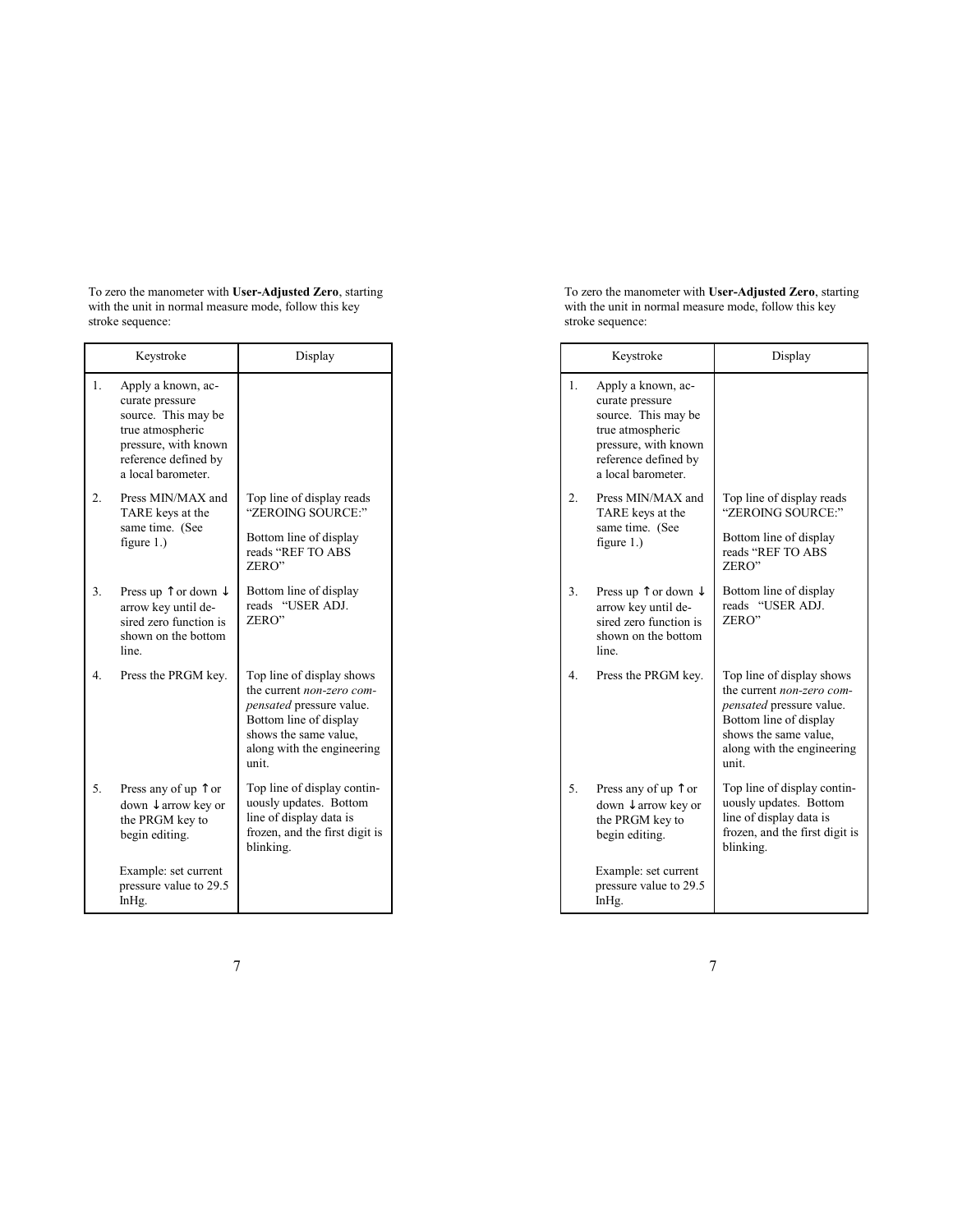| 6. | Press the UPT or<br>DOWN↓ arrow key<br>to set the first digit to<br>0                                                                                                                                        | Current:<br>XXX.XX<br>0xx.xx<br>INHG                         |
|----|--------------------------------------------------------------------------------------------------------------------------------------------------------------------------------------------------------------|--------------------------------------------------------------|
|    | Using the UPT arrow<br>key the character<br>sequence is $0 - 9$ , $(-)$<br>negative, (.) decimal<br>point. The (-)sign is<br>used if your location<br>is below sea level.                                    |                                                              |
| 7. | When the digit is<br>correct press the<br>PRGM key.                                                                                                                                                          | Cursor flashes to the right<br>of " $0$ ".                   |
|    | If an error is made<br>use the back space $\leftarrow$<br>key to move the cur-<br>sor back to the incor-<br>rect digit. Press the<br>UPT or DOWN $\downarrow$<br>arrow keys to display<br>the correct value. |                                                              |
| 8. | Continue this process<br>until the display<br>reads as shown at<br>right.                                                                                                                                    | Current:<br>XXX.XX<br>029.50<br>INHG                         |
| 9. | Press the PRGM key<br>to enter the final<br>digit.                                                                                                                                                           | Zeroing is complete when<br>unit returns to Measure<br>Mode. |

Note that the User Adjusted Zero feature will not accept entries in altitude units (FEET or METERS). When the current engineering unit is FEET, the User Adjusted Zero function will automatically prompt for an entry in Inches of Mercury. When the current engineering unit is ME-TERS, the User Adjusted Zero function will automatically prompt for an entry in Millimeters of Mercury.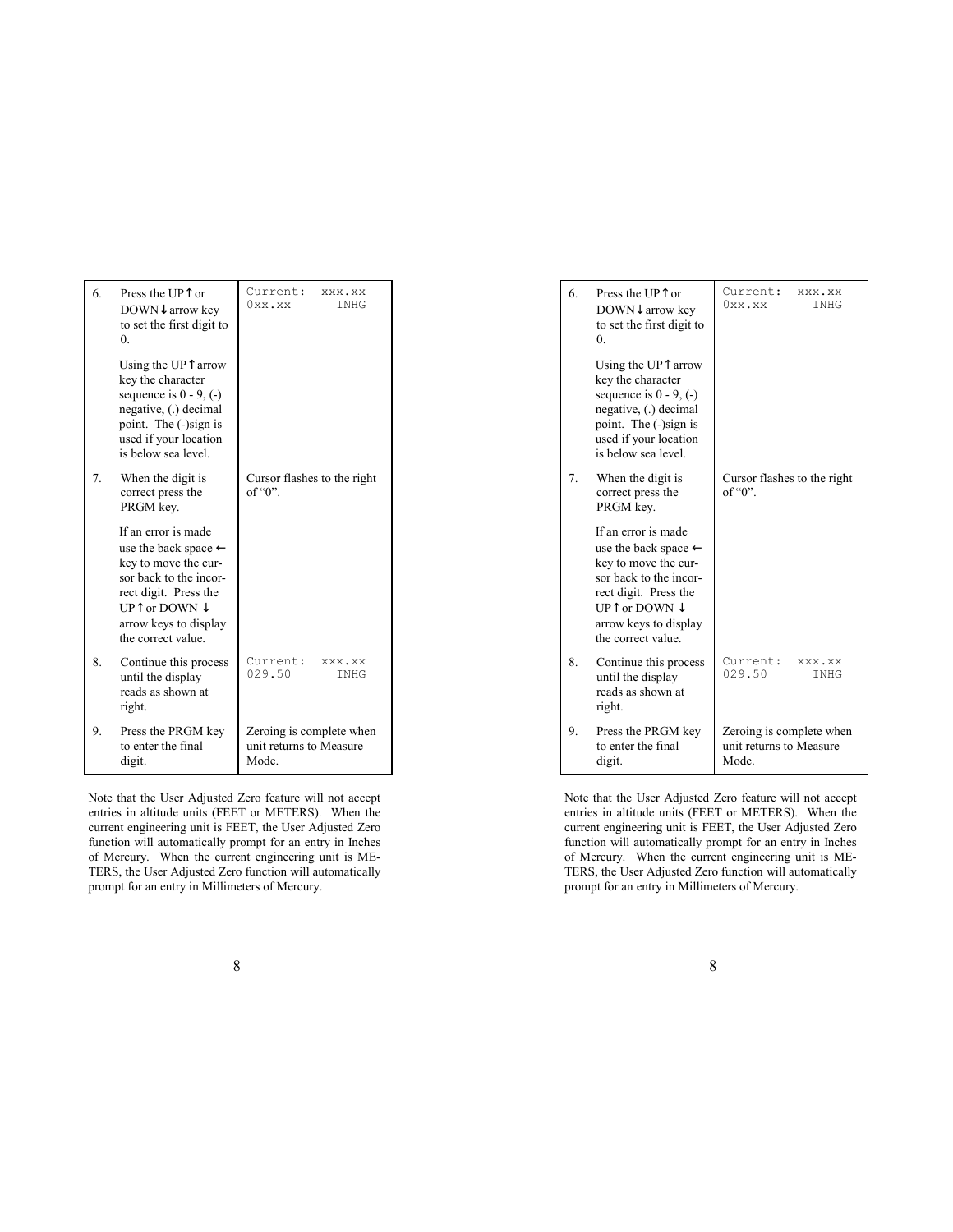The **Program Mode** is used to configure the manometer for **Measure Mode** operation. The configurable registers that are found in the **Program Mode** are Units Select, Damp Rate Select, User Info Select, Contrast Select, Sea Level Select and Exit. The manometer can be put into the **Program Mode** at any time during **Measure Mode** operation by pressing the PRGM key. The top line of the display will read "PROGRAM MODE". The bottom line will read "UNITS SELECT". Press the up or down arrow keys to scroll through the **Program Mode** to the desired register.

# **UNITS SELECT**

The standard engineering units available on the Smart Manometer are:

- 1. Inches of Mercury at 0° Celsius
- 2. Millimeters of Mercury at 0° Celsius
- 3. PSI
- 4. Millibars
- 5. Bars
- 6. Kilo Pascals
- 7. Torrs
- 8. Feet (altitude see page 5)
- 9. Meters (altitude see page 5)

To change engineering unit of measure the manometer should be "ON" and in the **Measure Mode**. Then follow these steps:

| Keystroke          | Display                                                   |
|--------------------|-----------------------------------------------------------|
| 1. Press PRGM key. | PROGRAM MODE<br>UNITS SELECT                              |
| 2. Press PRGM key  | UNITS SELECT<br>bottom shows current<br>engineering units |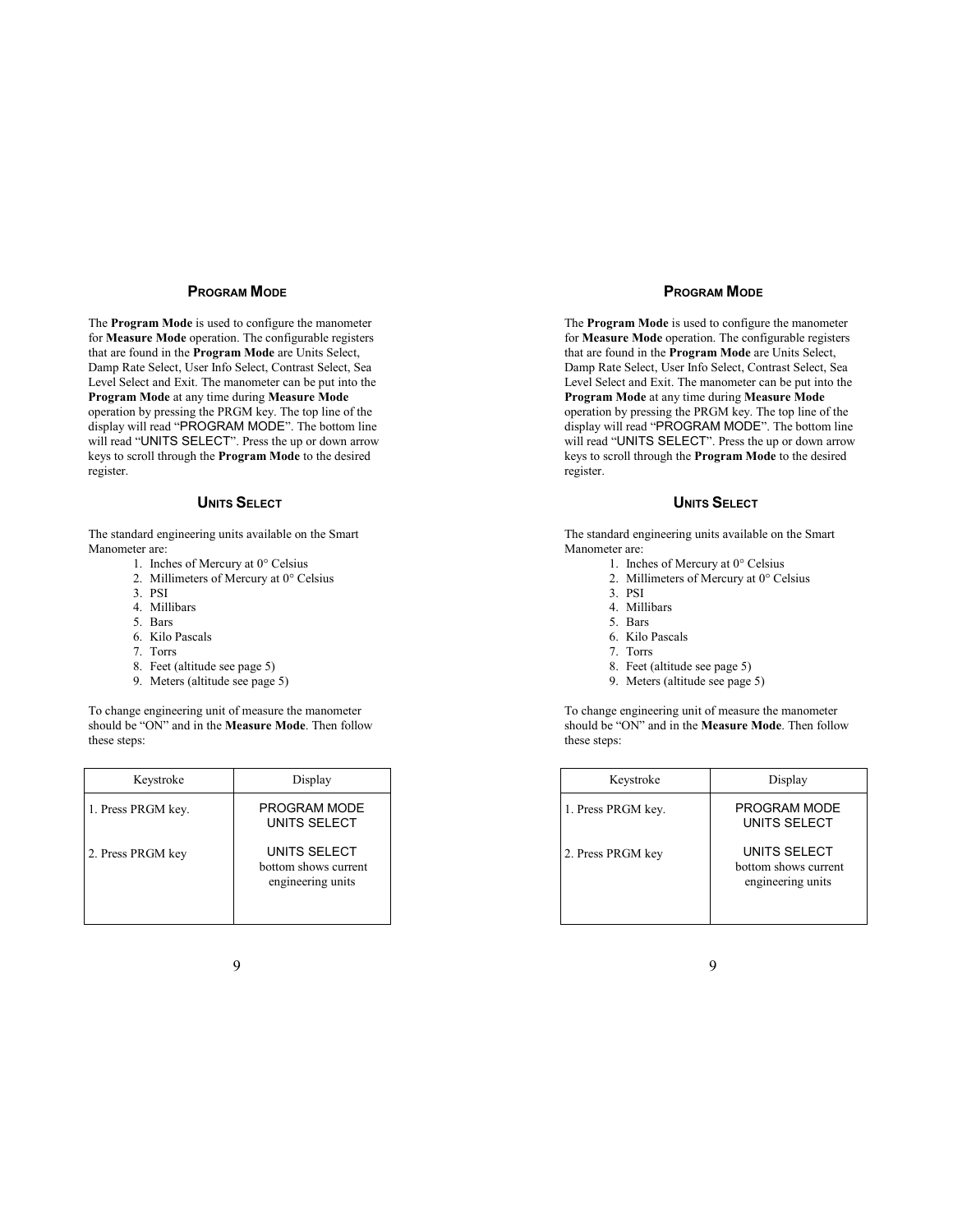| 3. Press up $\uparrow$ or down $\downarrow$<br>arrow key until desired<br>engineering unit is<br>displayed. | Engineering units on bottom<br>line of display change.                 |
|-------------------------------------------------------------------------------------------------------------|------------------------------------------------------------------------|
| 4. Press the PRGM key to                                                                                    | PROGRAM MODE                                                           |
| select engineering unit.                                                                                    | UNITS SELECT                                                           |
| 5. Press the down arrow $\downarrow$                                                                        | PROGRAM MODE                                                           |
| key.                                                                                                        | EXIT                                                                   |
| 6. Press PRGM key.                                                                                          | Display returns to Measure<br><b>Mode</b> in new engineering<br>units. |

Τ

 $\overline{1}$ 

### **DISPLAYING ALTITUDE**

The model 355 is capable of displaying altitude in feet or meters. The operator can chose between displaying altitude based on U.S. Standard Atmosphere of 1962 tables or an altitude entered by the user. The user defined altitude can be taken from maps or survey trig markers. To set the altitude based on U.S. Standard of 1962 use the following steps:

| Keystroke                                                                                                                        | Display                                                          |
|----------------------------------------------------------------------------------------------------------------------------------|------------------------------------------------------------------|
| 1. In the Measure Mode<br>press the <b>PRGM</b> key.                                                                             | PROGRAM MODE<br>UNITS SELECT                                     |
| 2. Press PRGM key.                                                                                                               | UNITS SELECT<br>current engineering units on<br>the bottom line. |
| 3 Press the UP for<br><b>DOWN</b> $\downarrow$ arrow key<br>until the second line of<br>the display reads<br>"FEET" or "METERS". | UNITS SELECT<br>bottom line reads FEET or<br><b>METERS</b>       |
| 4. Press the PRGM key.                                                                                                           | ALTITUDE SELECT<br><b>STANDARD</b>                               |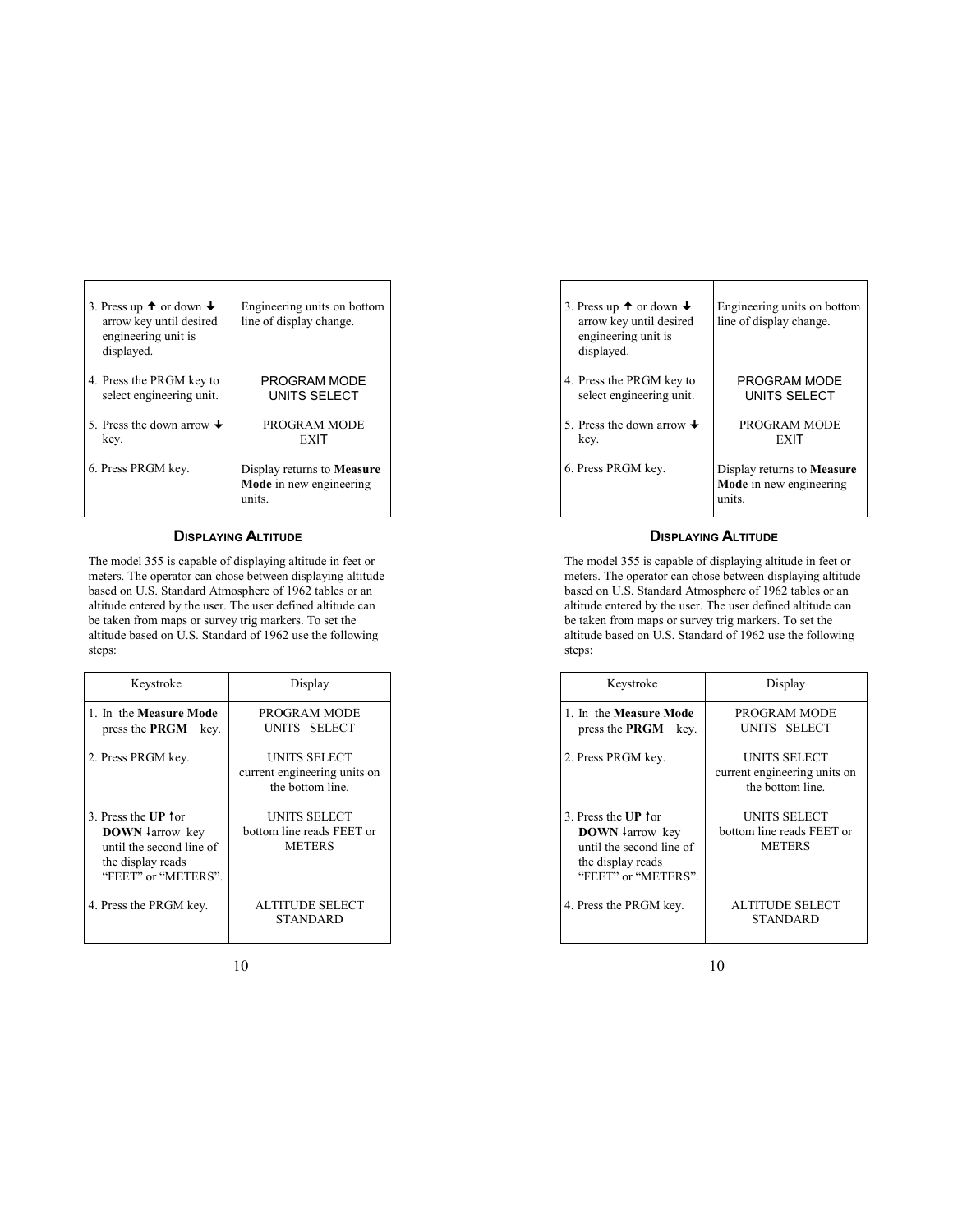| 5. Press the PRGM key to  |
|---------------------------|
| display altitude based on |
| the U.S. Standard         |
| Atmosphere of 1962        |

#### PROGRAM MODE UNITS SELECT

If the U.S. Standard Atmosphere tables are desired, pressing the Backspace  $\leftarrow$  key at this point returns the unit to the **Measure Mode.**

# **USER DEFINED ALTITUDE:**

To display altitude based on user entered information, follow steps 1 - 3 on page 5. Skip step 4 and proceed to step 6 below.

| <b>ALTITUDE SELECT</b><br><b>REF. TO USER</b>                                                                    |
|------------------------------------------------------------------------------------------------------------------|
| VALUE=: 00000000<br>CHANGE?:<br>NO.                                                                              |
| PROGRAM MODE<br><b>UNITS SELECT</b><br>Press the backspace $\leftarrow$ key<br>to return to the Measure<br>Mode. |
| VALUEE: 00000000<br>CHANGE?:<br><b>YES</b>                                                                       |
| <b>USER MODE-FEET</b><br>00000000                                                                                |
| <b>USER MODE-FEET</b><br>60000000                                                                                |
|                                                                                                                  |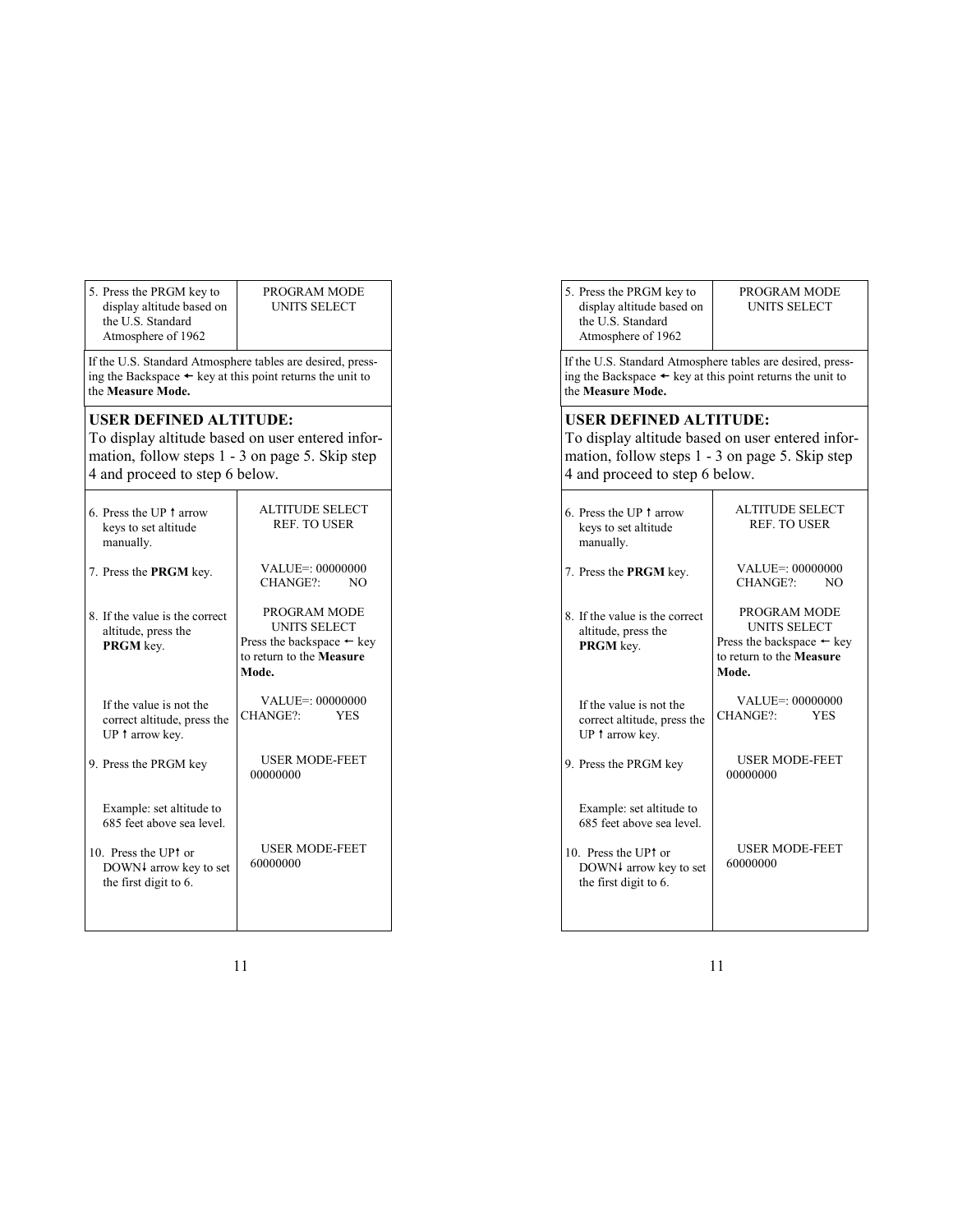| Using the UP†<br>arrow<br>key the character<br>sequence is $0 - 9$ , $(-)$<br>negative, (.) decimal<br>point. The ( - )sign is<br>used if your location is<br>below sea level.                                  |                                                                 |
|-----------------------------------------------------------------------------------------------------------------------------------------------------------------------------------------------------------------|-----------------------------------------------------------------|
| 11. When the digit is correct<br>press the PRGM key.                                                                                                                                                            | Cursor flashes to the right of<br>``6"                          |
| If an error is made use<br>the back space $\leftarrow$ key to<br>move the cursor back to<br>the incorrect digit. Press<br>the up $\uparrow$ or down $\downarrow$<br>arrow keys to display the<br>correct value. |                                                                 |
| 12. Continue this process<br>until the display reads as<br>shown at right.                                                                                                                                      | <b>USER MODE-FEET</b><br>685.0000                               |
| 13. Press the <b>PRGM</b> key to<br>enter the final digit.                                                                                                                                                      | PROGRAM MODE<br><b>UNITS SELECT</b>                             |
| 14. Press the backspace $\leftarrow$<br>key to return to the <b>mea</b><br>sure mode.                                                                                                                           | Second line of the display<br>reads:<br>U<br>685<br><b>FEET</b> |

 To set the unit to read in meters, select METERS from the UNITS SELECT menu. Then follow the same steps as outlined on pages 10 and 11.

Because the local barometer changes all the time, the USER MODE altitude must be reentered each time the 355 is to be used in this mode. To adjust the unit to the current barometric pressure without changing the base altitude select NO (page 11 , step 6) by pressing the PRGM key. The 355 will now display the current altitude. To maximize accuracy the local altitude should be reset whenever better altitude information is available.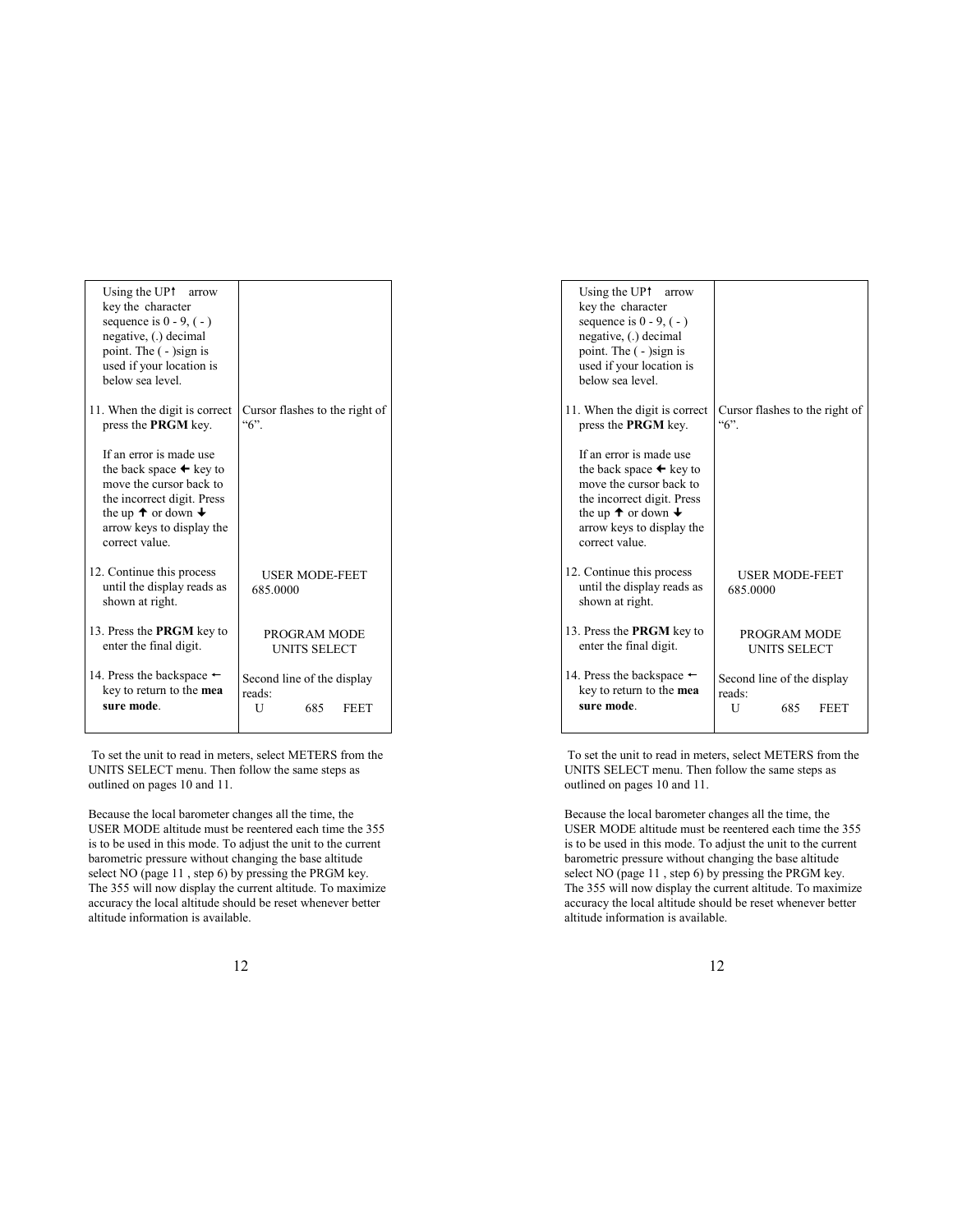# **PRESSURE CORRECTED TO SEA LEVEL**

Pressure reduction to Sea Level is required so that barometric readings can be compared at different elevations. The correction to sea level is done using a "hypsometric equation". This equation simulates a "fictitous column of air" which extends downward from the instruments location to sea level. This fictitous column is assumed to be similar to the actual air column over nearby lower elevations. Some properties are related to observed conditions while others must be assumed. Barometric pressures given by the National Weather Service and used at airports are always corrected to to sea level.

| Keystrokes                                                                                                                                                    | Display                                                                    |
|---------------------------------------------------------------------------------------------------------------------------------------------------------------|----------------------------------------------------------------------------|
| 1. Determine the elevation<br>of the instrument above<br>sea level, in meters. 700<br>meters will be used as an<br>example.                                   |                                                                            |
| 2. In the Measure Mode<br>press the PRGM key.                                                                                                                 | <b>PROGRAM MODE</b><br><b>UNITS SELECT</b>                                 |
| 3. Press the UP $\uparrow$ arrow key<br>four times                                                                                                            | PROGRAM MODE<br><b>SEA LEVEL SELECT</b>                                    |
| 4. Press the PRGM key.                                                                                                                                        | <b>SEA LEVEL SELECT</b><br>second line will read EN-<br>ABLED or DISABLED. |
| 5. Press the UP $\uparrow$<br>$\alpha$<br>DOWN $\blacktriangleright$ arrow key to<br>set the correction to sea<br>level status.                               | Second line toggles between<br><b>ENABLED and DIS-</b><br>ABLED.           |
| 6. To turn on the correction<br>set ENABLED on the<br>second line and press the<br>PRGM key. To turn it off<br>set DISABLED on the<br>line and go to step 12. | VALUE=:<br>00000000<br>CHANGE?:<br>N <sub>O</sub>                          |

To set the unit to display pressure corrected to sea level: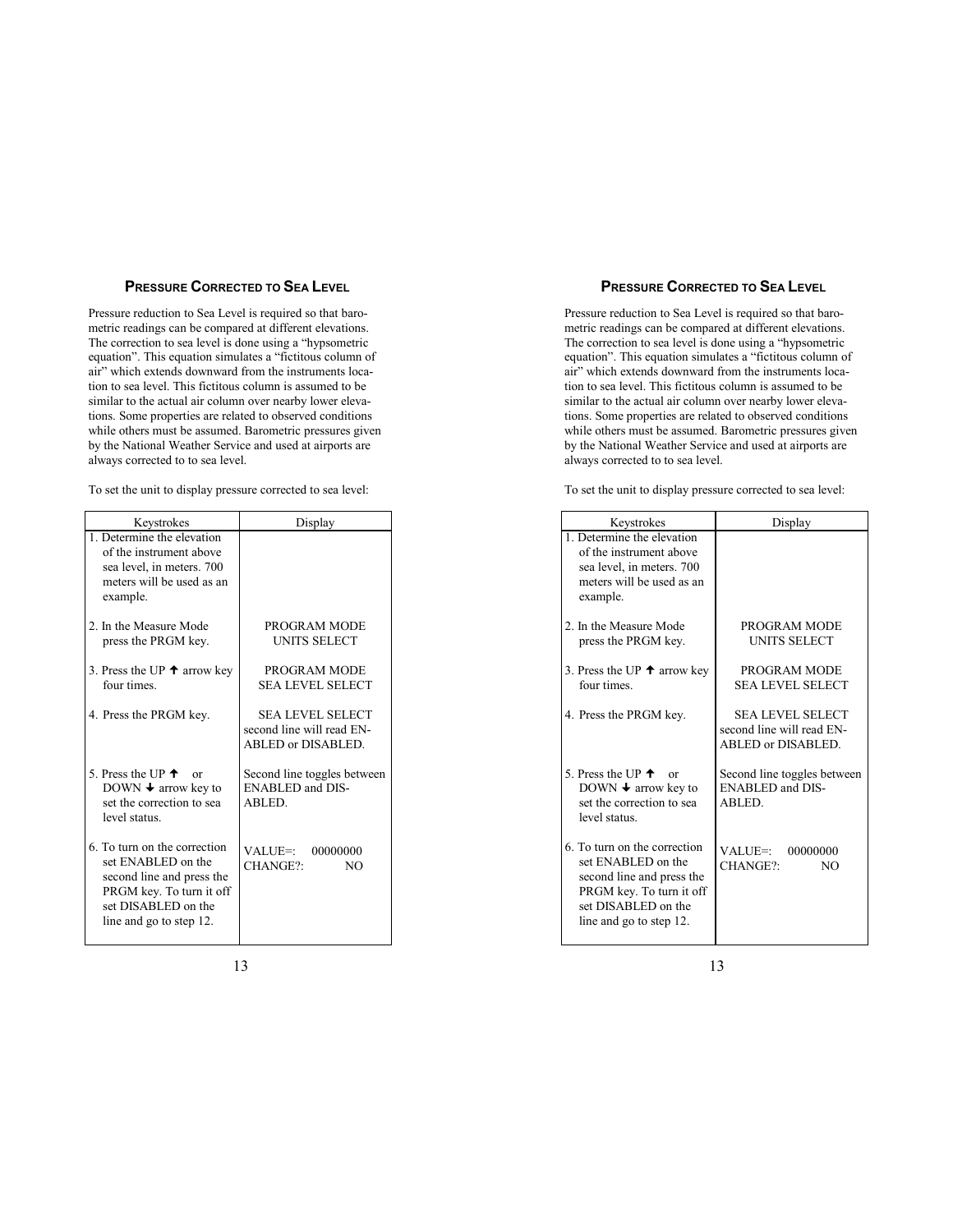| 7. To change the value press<br>the UP $\uparrow$ arrow key to<br>toggle the display.                                                                                                                                         | VALUE=: 00000000<br>CHANGE?:<br><b>YES</b> |
|-------------------------------------------------------------------------------------------------------------------------------------------------------------------------------------------------------------------------------|--------------------------------------------|
| 8. Press the PRGM key.                                                                                                                                                                                                        | <b>SEA LEVEL METERS</b><br>00000000        |
| 9. Press the UP or DOWN<br>arrow keys to set the cor<br>rect value in the first<br>digit.                                                                                                                                     | <b>SEA LEVEL METERS</b><br>70000000        |
| 10. When the value is cor<br>rect press the PRGM key.                                                                                                                                                                         | Cursor moves over the next<br>digit.       |
| 11. Repeat steps 9 and 10<br>until the correct elevation<br>is entered.                                                                                                                                                       | <b>SEA LEVEL METERS</b><br>700.0000        |
| 12. Press the PRGM key to<br>continue moving the cur<br>sor to the right. When the<br>last digit is entered the<br>unit will leave the sea<br>level select mode and<br>return to the Program<br>Mode.                         | PROGRAM MODE<br><b>UNITS SELECT</b>        |
| 13. Press the backspace $\triangleleft$<br>key. The display will<br>return to the Measure<br>Mode. If correction to<br>sea level is enabled, the<br>display will have the<br>letter S at the beginning<br>of the second line. | S<br>8031<br><b>TORR</b>                   |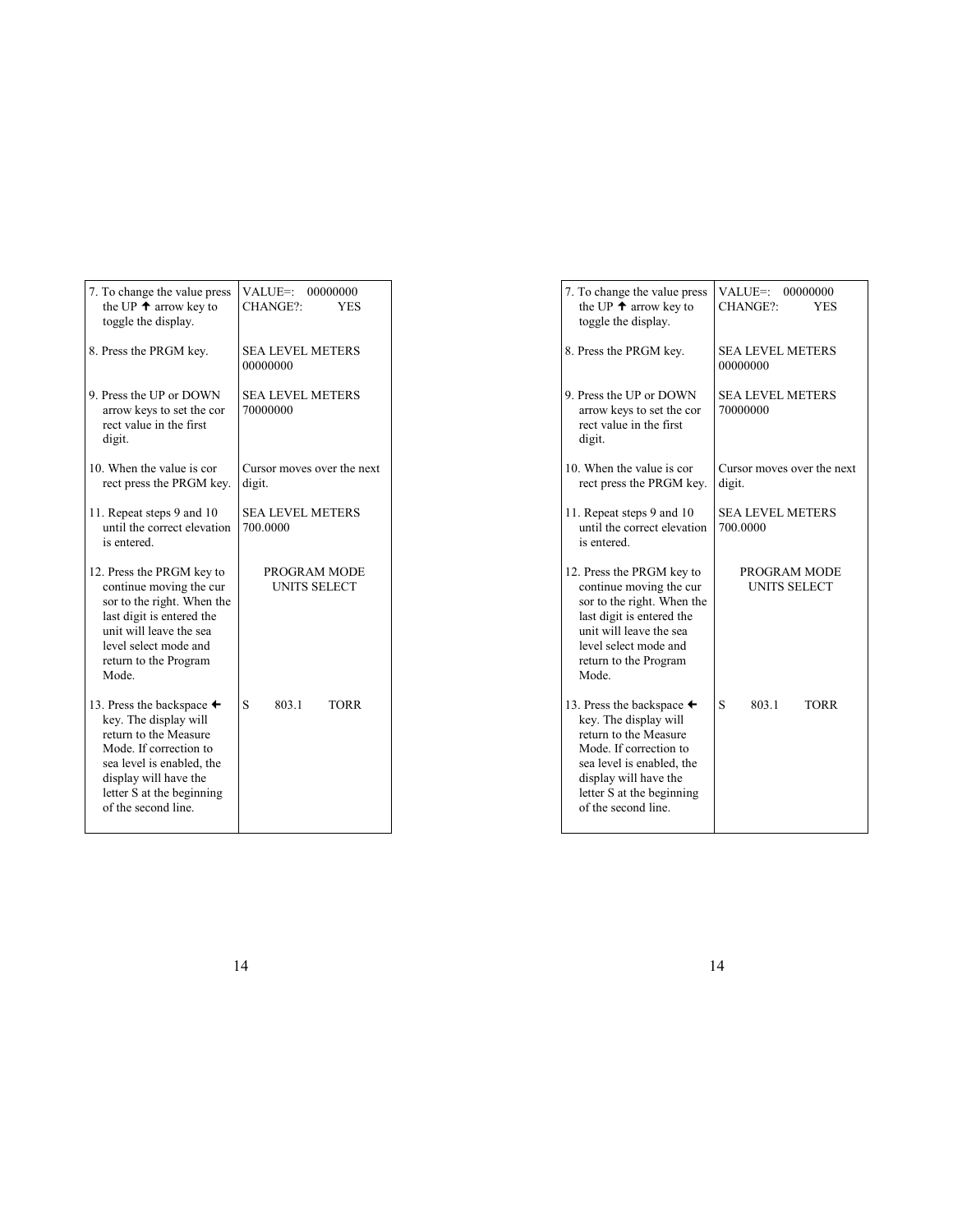## **DAMP RATE SELECT**

Adjustable damping is available to steady the display when measuring pulsating pressure or flow. The Smart Manometer has a range of damping rates of 0.1, 0.2, 0.5, 1, 2, 5, 10, and 25 seconds. Damping is done by averaging new data from the pressure sensor against previously collected data. The microprocessor collects data from the sensor every 0.1 seconds. The display updates every 0.5 seconds, showing the current 0.1 second pressure reading. When set at 25 seconds, the display updates every 0.5 seconds with the average of the previous 25 seconds readings. Therefore, it takes up to 25 seconds from the time pressure is applied until the manometer displays the full scale applied pressure. Min/Max display updates every 0.1 seconds.

| Keystroke                                                                                            | Display                                      |
|------------------------------------------------------------------------------------------------------|----------------------------------------------|
| 1. Follow steps on page 4 to<br>put the unit in <b>Program</b><br>Mode                               | PROGRAM MODE<br><b>UNITS SELECT</b>          |
| 2. Press the up $\uparrow$ arrow<br>key.                                                             | Bottom line reads<br><b>DAMP RATE SELECT</b> |
| 3. Press the PRGM key.                                                                               | Top line reads<br><b>DAMP RATE SELECT</b>    |
| 4. Press the up or down<br>arrow keys until the<br>desired damp rate is<br>displayed on bottom line. | Bottom line shows damp<br>rate in seconds.   |
| 5. Press the PRGM key.                                                                               | PROGRAM MODE<br>UNITS SELECT                 |
| 6. Press the down arrow<br>key.                                                                      | Bottom line reads "EXIT".                    |
| 7. Press the PRGM key.                                                                               | <b>Returns to Measure Mode.</b>              |

To set the damp rate: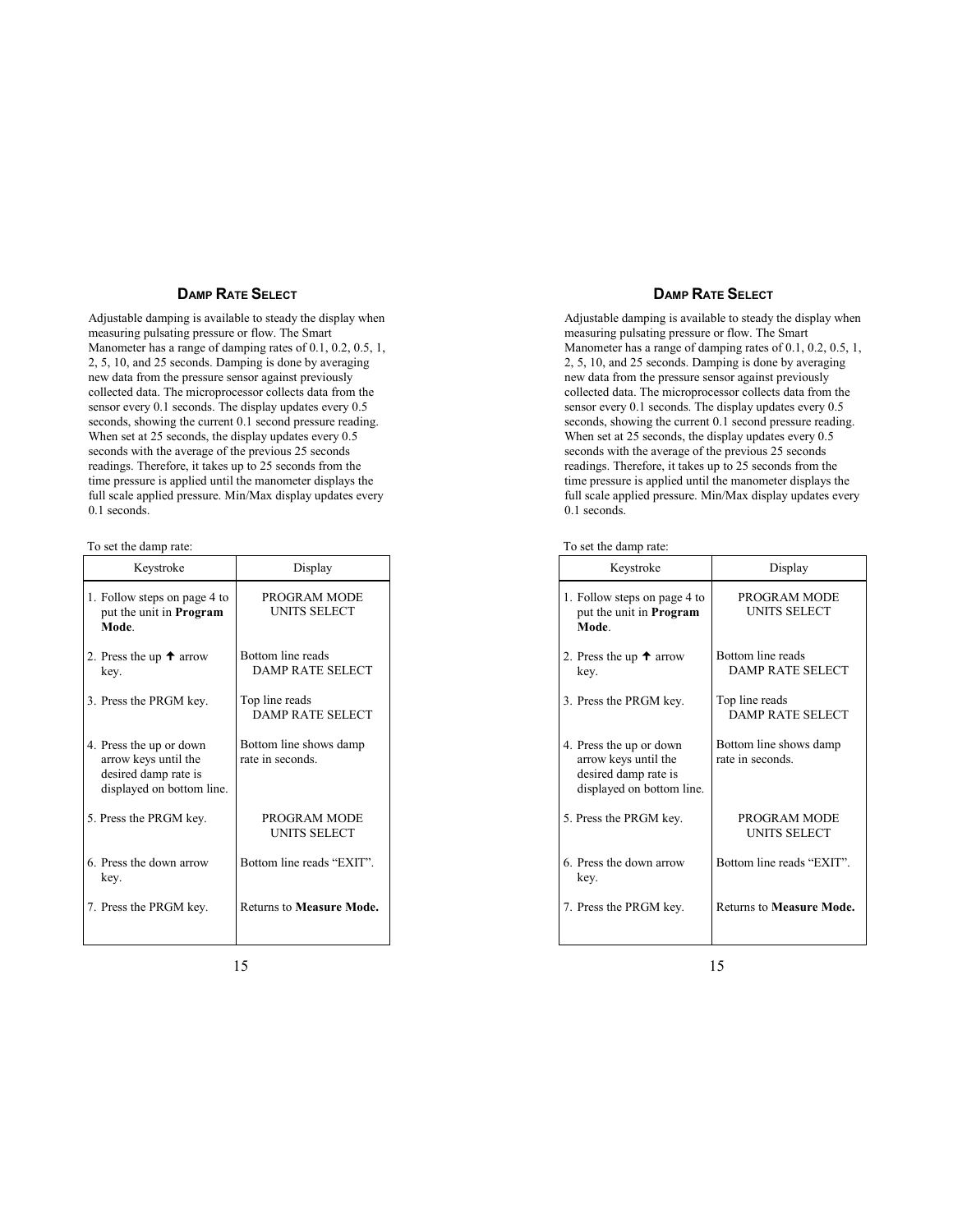# **AUTO SHUT-OFF**

Enabling the Auto Shut-Off feature allows the manometer to turn itself off after approximately ten minutes of keypad inactivity. Disabling this feature limits the manometer to being turned off by using the ON/OFF key only. Units are shipped from the factory with the Auto Shut-Off enabled. To configure the auto shut-off follow the steps below.

| Keystroke                                                                              | Display                                                   |
|----------------------------------------------------------------------------------------|-----------------------------------------------------------|
| 1. In the Measure Mode<br>press the PRGM key.                                          | PROGRAM MODE<br><b>UNITS SELECT</b>                       |
| 2. Press the up $\uparrow$ arrow key<br>two times.                                     | PROGRAM MODE<br><b>USER INFO SELECT</b>                   |
| 3. Press the PRGM key.                                                                 | <b>SERIAL NUMBER</b><br><b>XXXXXXXX.XX</b>                |
| 4. Press the PRGM key<br>until the display reads as<br>shown in the display<br>column. | <b>AUTO SHUT-OFF</b><br><b>ENTER TO SELECT</b>            |
| 5. Press the PRGM key.                                                                 | Bottom line reads<br><b>ENABLED or DISABLED</b>           |
| 6. Press the up $\uparrow$ or down<br>arrow key to toggle<br>the Auto Shut-Off status. | Auto Shut-Off status on<br>bottom line changes.           |
| 7. Press the PRGM key                                                                  | Top line reads HEADER<br>NAME bottom line shows<br>header |
| 8 If Header needs to be<br>edited follow steps 11-17<br>on pages 18.                   | Changes Header and returns<br>to Measure Mode.            |
| 9. If header is correct follow<br>steps $8-10$ on page 18.                             | <b>Returns to Measure Mode.</b>                           |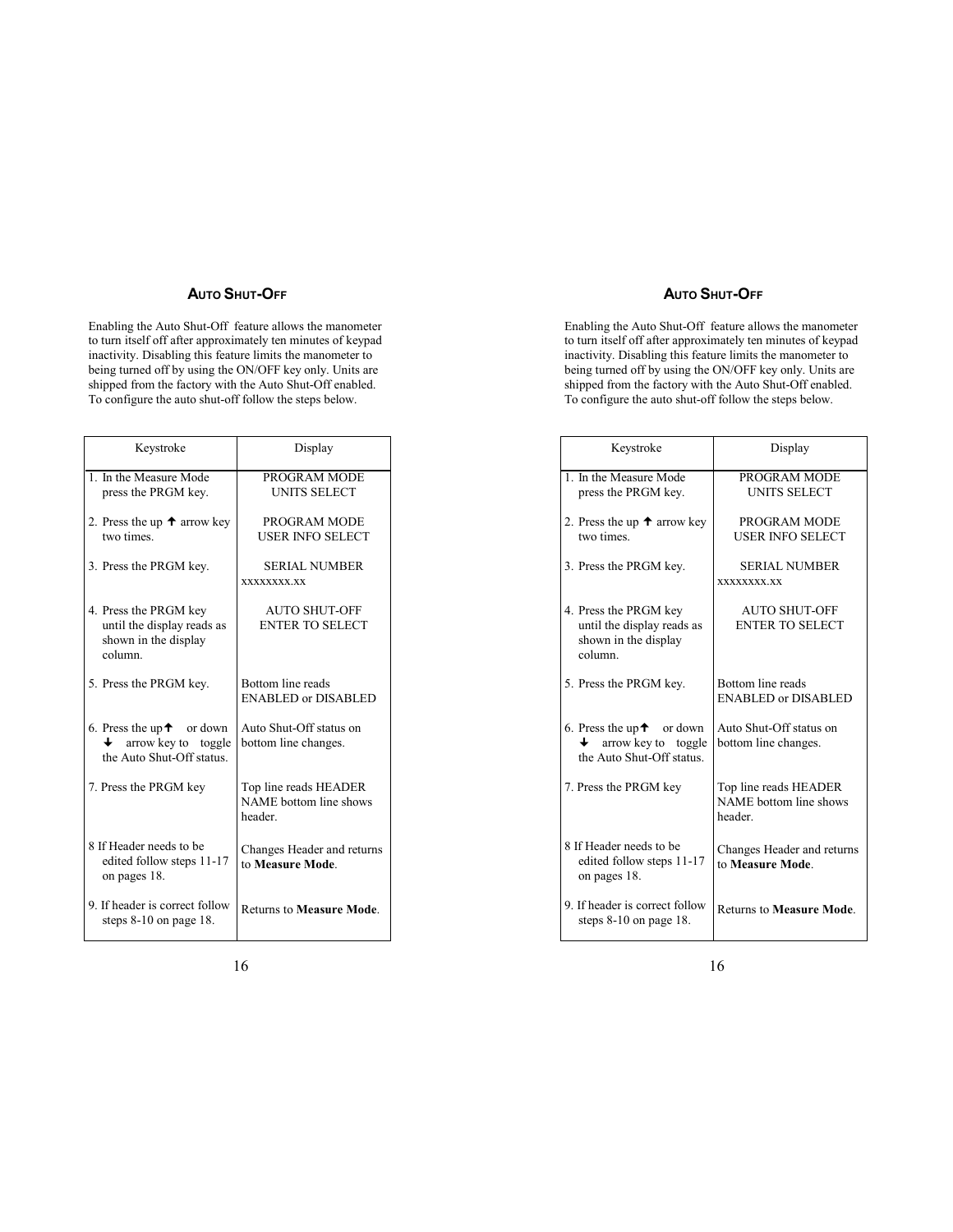## **USER INFO SELECT**

The User Info Select register is designed to provide the user with information on the hardware and software in the manometer. This register stores information on the sensor's serial number, software version, date of last calibration, Auto Shut-Off status and the instrument Start-Up Header. The Start Up Header appears whenever the manometer is turned on. Below the Header is the Full Scale of the manometer, in the last engineering units programmed. The factory setting of the header is "NOVALYNX CORP". This can be edited to show a custom alpha-numeric string as required by the user.

To configure the Unit Info Select register follow the keystrokes listed below.

| Keystroke                                                                                                                               | Display                                      |
|-----------------------------------------------------------------------------------------------------------------------------------------|----------------------------------------------|
| 1. From the Measure<br><b>Mode</b> , press the PRGM<br>key                                                                              | PROGRAM MODE<br>UNITS SELECT                 |
| 2. Press the up $\uparrow$ arrow key<br>two times.                                                                                      | Bottom line changes to<br>"USER INFO SELECT" |
| 3. Press the PRGM key.                                                                                                                  | Bottom line shows serial<br>number.          |
| 4. Press the PRGM key.                                                                                                                  | Software version number<br>shown.            |
| 5. Press the PRGM key.                                                                                                                  | Calibration Date shown.                      |
| 6. Press the PRGM key.                                                                                                                  | AUTO SHUT OFF<br><b>ENTER TO SELECT</b>      |
| 7. Instructions for setting<br>the AUTO SHUT-OFF<br>are on page 16. Press up<br><b>t</b> arrow key to proceed<br>to editing the Header. | <b>HEADER NAME</b><br><b>NOVALYNX CORP</b>   |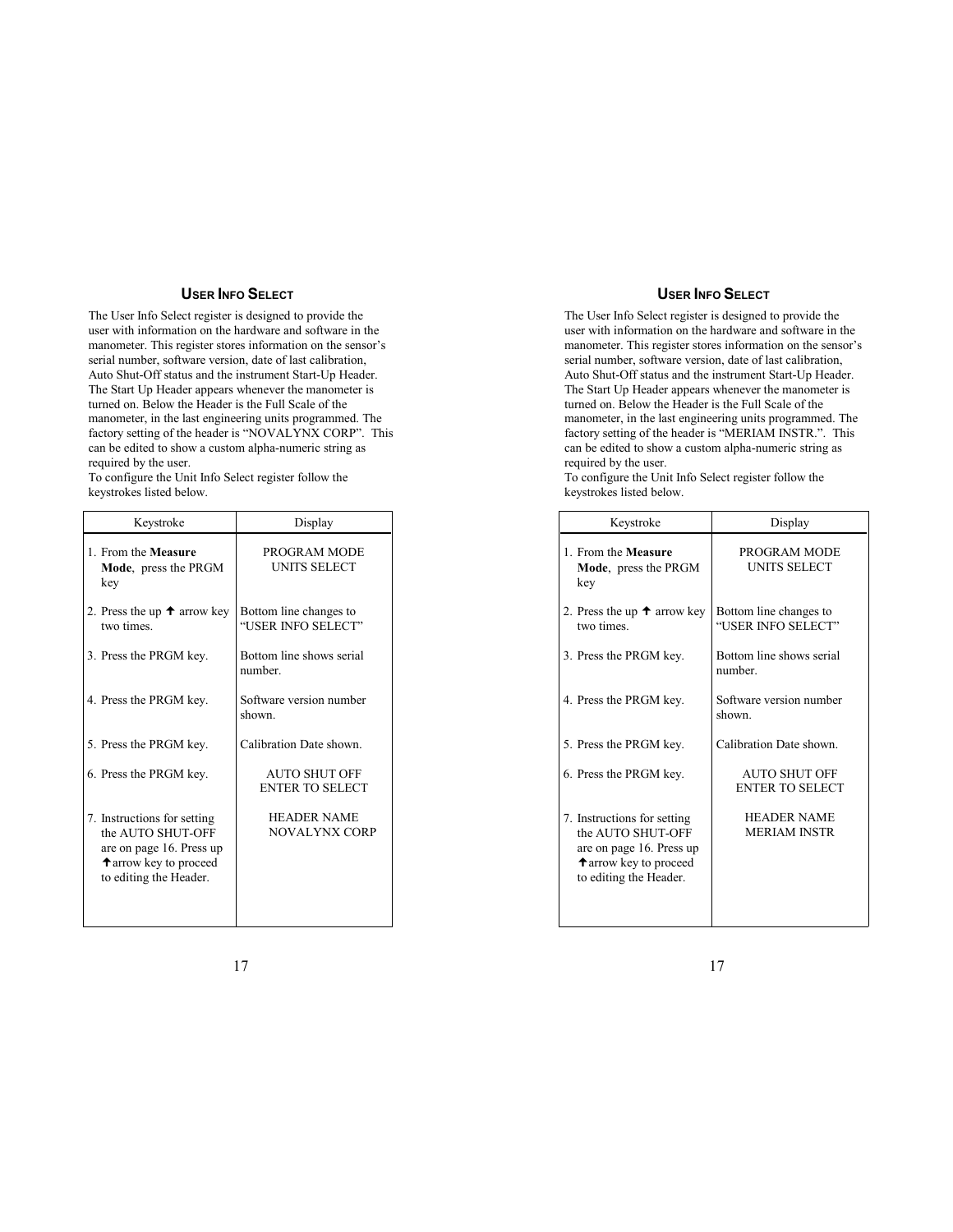| 8. If header is correct press<br>backspace $\leftarrow$<br>key. If<br>editing is desired proceed<br>to step $11$ .                                                                                                                          | PROGRAM MODE<br><b>USER INFO SELECT</b>                                            |
|---------------------------------------------------------------------------------------------------------------------------------------------------------------------------------------------------------------------------------------------|------------------------------------------------------------------------------------|
| 9. Press up $\uparrow$ arrow key<br>two times.                                                                                                                                                                                              | Bottom line reads "EXIT".                                                          |
| 10. Press the PRGM key.                                                                                                                                                                                                                     | <b>Returns to Measure Mode.</b>                                                    |
| 11. Press the up $\uparrow$ or down<br>$\blacklozenge$ arrow keys to set<br>correct alpha-numeric<br>value.                                                                                                                                 | Displays a number between<br>0 and 9, a letter from A to Z,<br>/ or a blank space. |
| 12. Press right arrow $\rightarrow$ to<br>accept entry.                                                                                                                                                                                     | Cursor advances one space<br>to right.                                             |
| 13. Repeat steps 11 and 12<br>until the desired Header<br>is shown.                                                                                                                                                                         |                                                                                    |
| 14. If an error is noted press<br>the back $\leftarrow$ arrow key<br>until cursor is over the<br>incorrect value. Follow<br>step 11 to correct. Press<br>the right $\rightarrow$ arrow to<br>advance the cursor<br>without changing values. |                                                                                    |
| 14. When header is<br>complete press the<br>PRGM key to advance<br>cursor to end of bottom<br>line.                                                                                                                                         | Cursor flashes at bottom<br>right.                                                 |
| 15. Press the PRGM key.                                                                                                                                                                                                                     | PROGRAM MODE<br><b>UNITS SELECT</b>                                                |
| 16. Press down arrow key                                                                                                                                                                                                                    | Bottom line reads "EXIT".                                                          |
| 17. Press the PRGM key.                                                                                                                                                                                                                     | <b>Returns to Measure Mode.</b>                                                    |
|                                                                                                                                                                                                                                             |                                                                                    |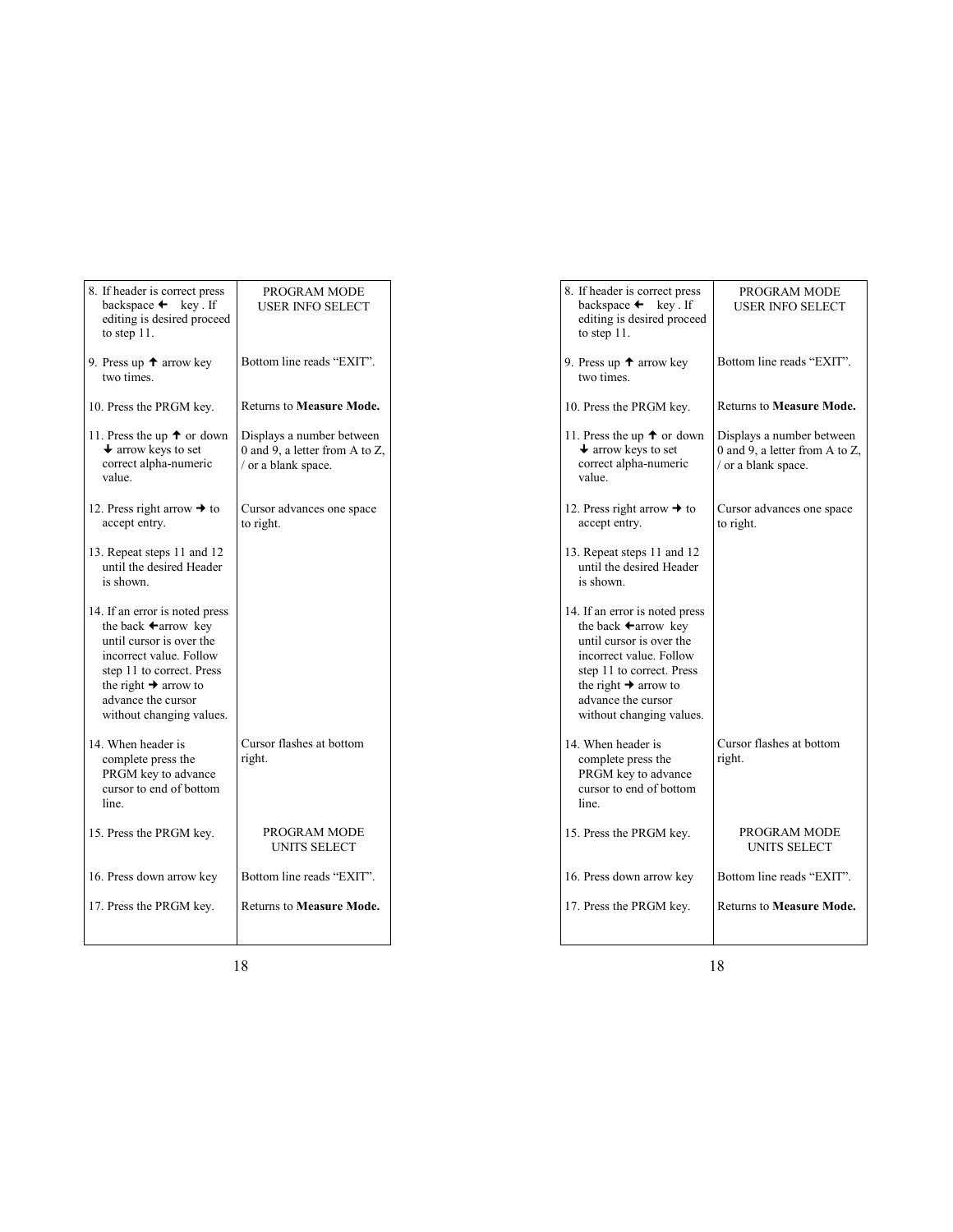### **CONTRAST SELECT**

The Contrast Select register allows the user to adjust the character contrast of the LCD display to provide the best visibility for the ambient conditions. If during the contrast adjustment an error is made pressing the backspace  $\leftarrow$  key returns the display to the previous contrast setting. To adjust the contrast follow the keystrokes below:

| Keystroke                                                                                                                                                                                          | Display                                                                     |
|----------------------------------------------------------------------------------------------------------------------------------------------------------------------------------------------------|-----------------------------------------------------------------------------|
| 1. From the Measure<br><b>Mode</b> press the PRGM<br>key.                                                                                                                                          | PROGRAM MODE<br>UNITS SELECT                                                |
| 2. Press the up arrow key<br>three times                                                                                                                                                           | Bottom line reads<br><b>CONTRAST SELECT</b>                                 |
| 3. Press the PRGM key.                                                                                                                                                                             | Top line reads "CONTRAST<br>SELECT" bottom line<br>shows a numerical value. |
| 4. Press up $\uparrow$ or down $\downarrow$<br>arrow keys to increase or<br>decrease the contrast<br>value. A low number<br>gives maximum contrast<br>and a high number gives<br>minimum contrast. | LCD lightens or darkens<br>depending on value set.                          |
| 5. Press the PRGM key.                                                                                                                                                                             | PROGRAM MODE<br>UNITS SELECT                                                |
| 6. Press down $\blacklozenge$ arrow key.                                                                                                                                                           | Bottom line reads "EXIT".                                                   |
| 7. Press the PRGM key.                                                                                                                                                                             | <b>Returns to Measure Mode.</b>                                             |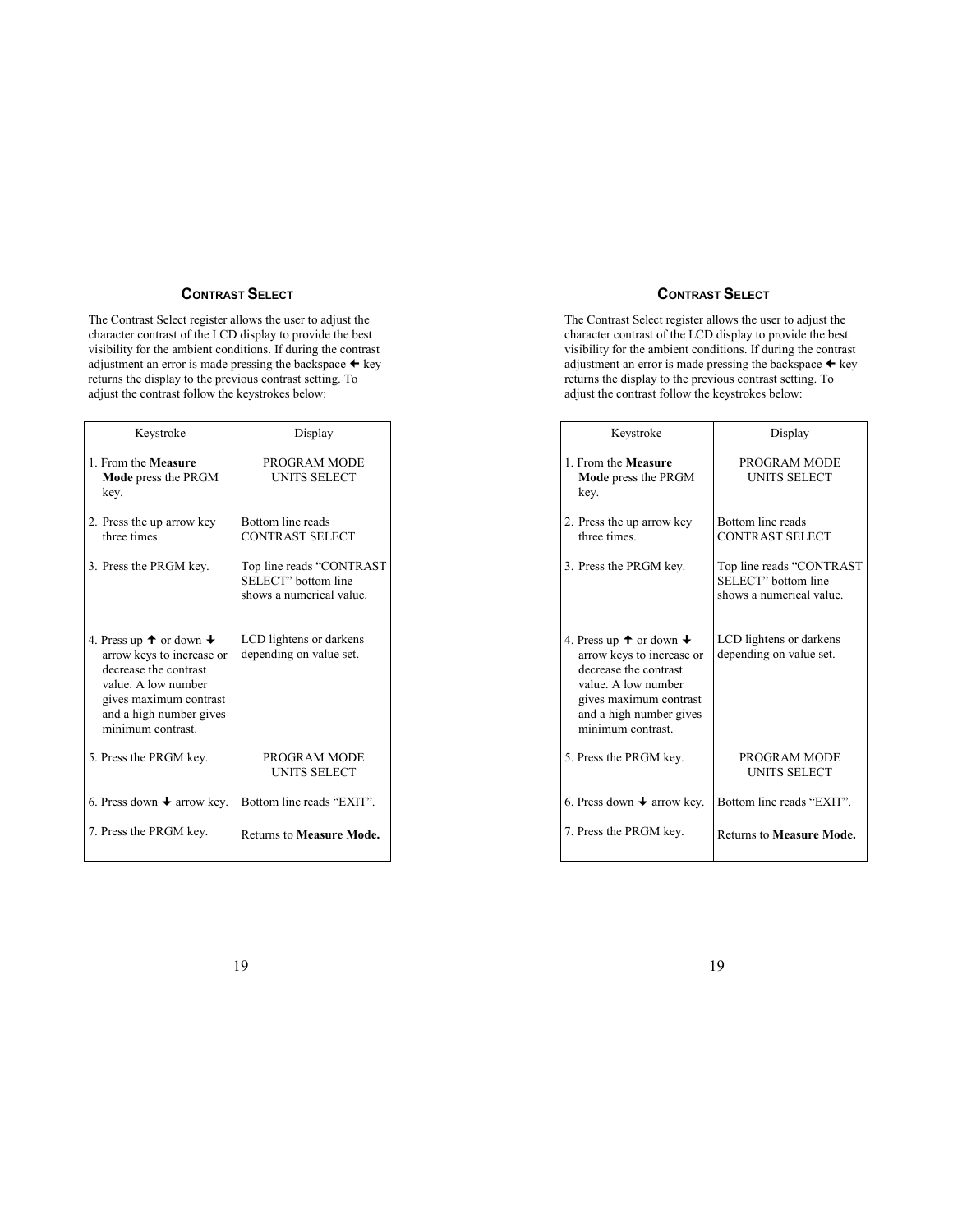### **CONNECTING THE PRESSURE SOURCE**

The 355 Precision Absolute Manometer comes with a 316ss, 1/8" FNPT pressure port. The manometer should be held firmly in one *hand* while a small wrench is used to tighten the 1/8" MNPT connection into the manometers pressure port. **DO NOT USE** the large nut holding the pressure connection in the bulkhead in the manometer to hold the manometer while the pressure connection is installed. If the bulkhead nut is loosened it is possible for the sensor and sensor board to turn inside the manometer body. This can damage the sensor board.

### **CHANGING THE BATTERY**

The manometer is powered by one 9 volt battery. When the output of the battery under load drops below 6.5 volts the display will alternate between "LOW POWER DETECT" and "REPLACE BATTERY".

To replace the battery locate the battery compartment in the bottom rear of the manometer. Push down on the small rectangular area in the battery cover. While pushing the cover down, slide the cover out the bottom of the unit. Pull the battery connector off the battery terminals. Plug the new battery into the connector and install in the compartment. Slide the battery cover on until the locking clip goes into the manometer housing and the channels on the bottom of the cover are locked in place.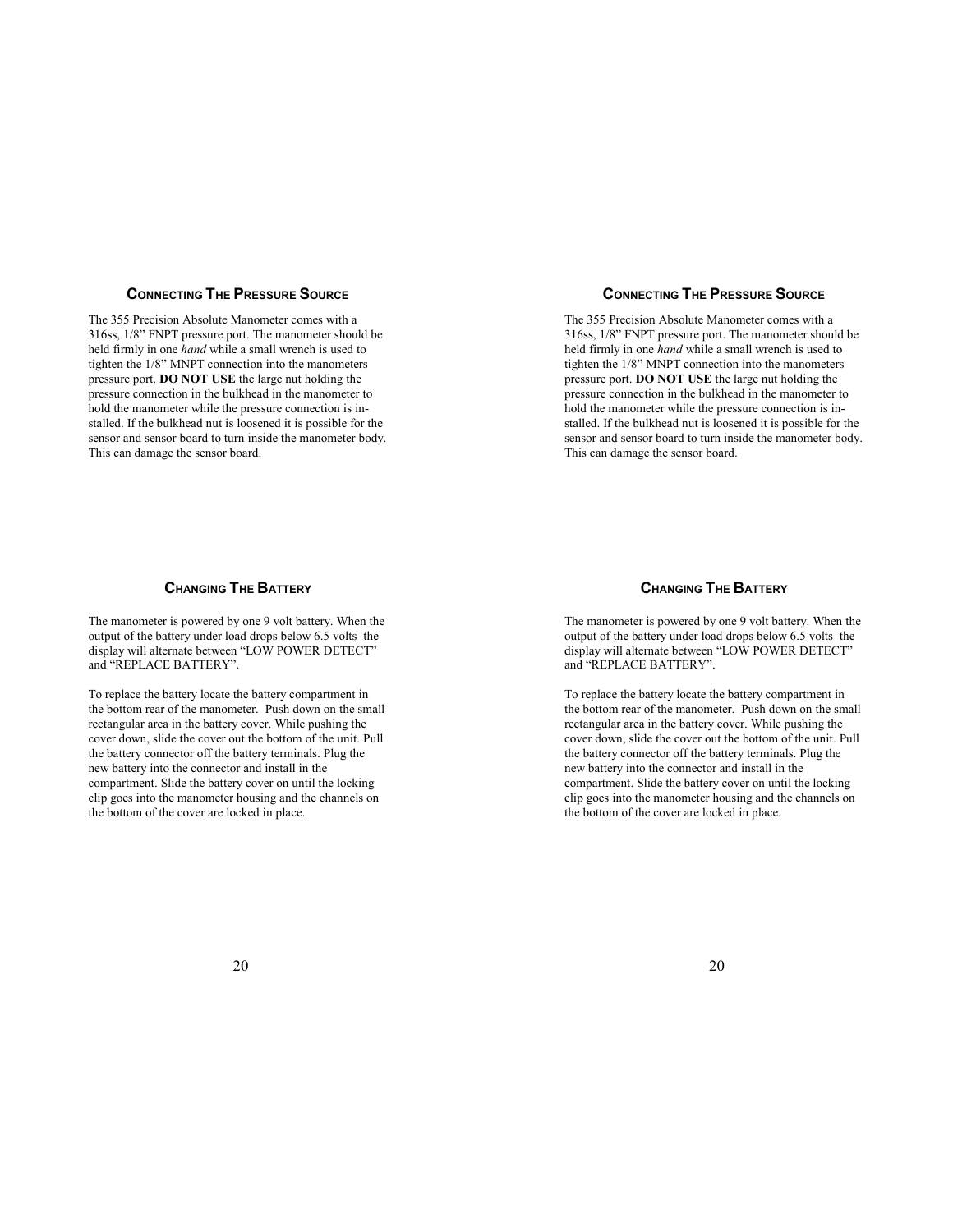### **RECALIBRATION**

The Smart Manometer's accuracy can be verified by using  $a \pm 0.015\%$  of reading absolute deadweight tester. It is recommended that the manometer be checked at a minimum of four test points at 25%, 50%, 75% and 100% of the units range. A full ten point evaluation provides the most complete information on the manometers performance.

Before performing the evaluation there are several corrections to the deadweight tester that may have to be made.

1. Use the User Unit Select option in **Program Mode** to match the Smart Manometer units to the deadweight tester units. Be sure to match the Smart Manometer temperature reference to the temperature reference of the deadweight tester (for in  $H<sub>2</sub>O$  and  $Hg$  units only).

2. Correct the deadweight tester readings for ambient temperature if it is different from the reference temperature. The Smart Manometer does this automatically.

3. The local gravity at location where the evaluation is being performed must be corrected for on the deadweight tester. Standard gravity reference is 980.665 cm/sec/sec. This gravity occurs at 45° north latitude, at sea level.

4. Make sure there are no leaks in the system.

The mm Hg absolute manometer references mercury at 0°C. The effects of local gravity on the Smart Manometer are corrected for by zeroing the manometer (see pgs.  $3 \&$ 4) before the evaluation.

This evaluation will confirm whether the manometer is or is not operating within its accuracy specification.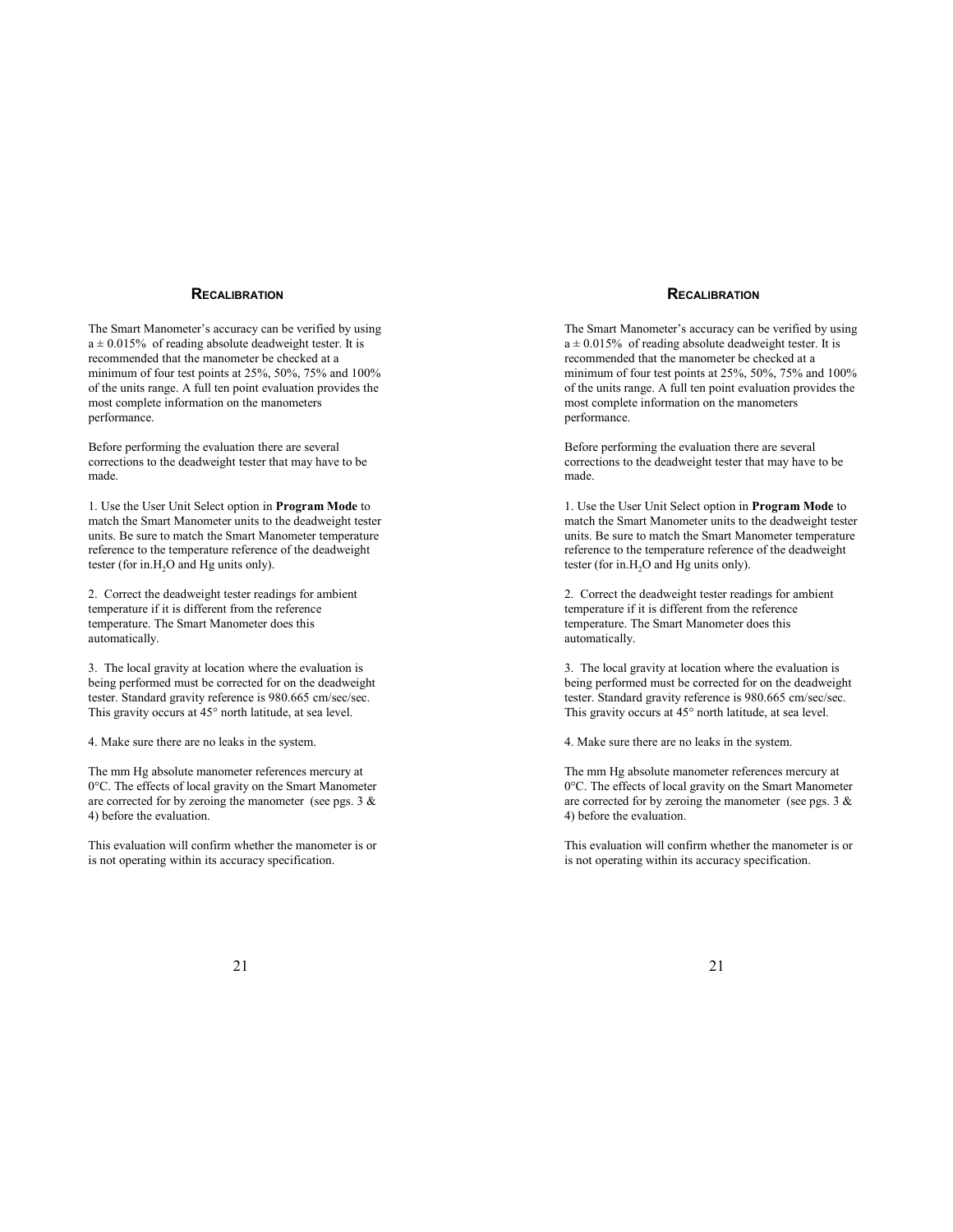If the manometer is outside of it's accuracy limits, it must be returned to the factory for recalibration. The Smart Manometer cannot be recalibrated in the field. If recalibration is required, contact NovaLynx at the numbers listed below for a Return Authorization (RA) number.

NovaLynx Corporation PO Box 240 Grass Valley, CA 95945

(530) 823-7185 Phone (530) 823-8997 Fax [nova@novalynx.com](mailto:nova@novalynx.com) [www.novalynx.com](http://www.novalynx.com) 

All Smart Manometers recalibrated at the factory are returned with certificates of NIST traceability.